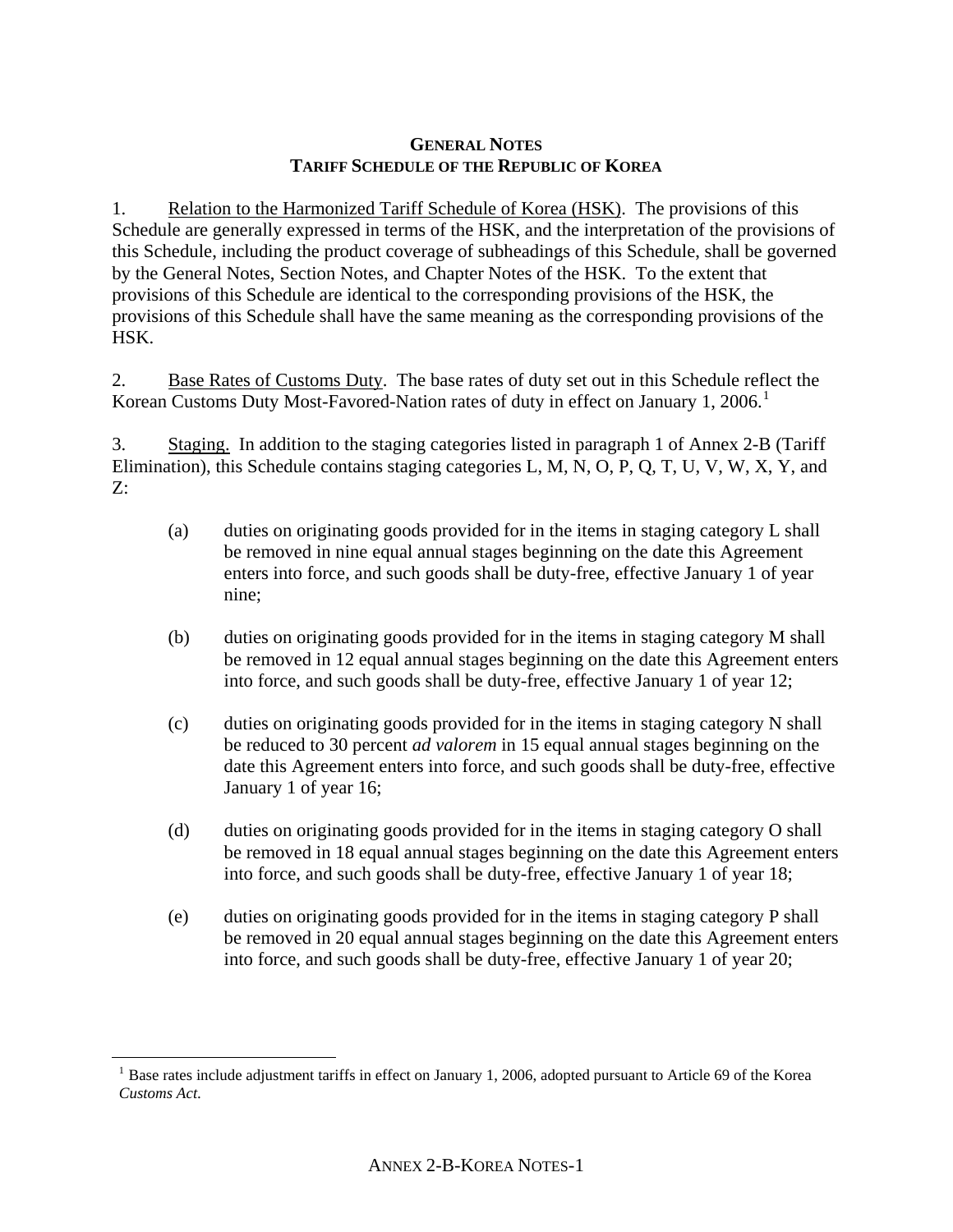- (f) duties on originating goods provided for in the items in staging category Q shall be removed in equal annual stages beginning on the date this Agreement enters into force, and such goods shall be duty-free, effective January 1, 2014;
- (g) duties on originating goods provided for in the items in staging category T shall remain at base rates during years one through ten. Beginning on January 1 of year 11, duties shall be reduced in five equal annual stages, and such goods shall be duty-free, effective January 1 of year 15;
- (h) duties on originating goods provided for in the items in staging category U shall be subject to the following provisions:
	- (1) for goods entered into Korea from December 1 through April 30, duties shall be eliminated entirely and such goods shall be duty-free on the date this Agreement enters into force; and
	- (2) for goods entered into Korea from May 1 through November 30, duties shall remain at base rates during years one through seven. Beginning January 1 of year eight, duties shall be reduced in eight equal annual stages, and such goods shall be duty-free, effective January 1 of year 15;
- (i) duties on originating goods provided for in the items in staging category V shall be subject to the following provisions:
	- (1) for goods entered into Korea from May 1 through October 15, duties shall be removed in 17 equal annual stages beginning on the date this Agreement enters into force, and such goods shall be duty-free, effective January 1 of year 17; and
	- (2) for goods entered into Korea from October 16 through April 30, duties shall be reduced to 24 percent *ad valorem* on the date this Agreement enters into force. Beginning January 1 of year two, duties shall be removed in four equal annual stages, and such goods shall be duty-free, effective January 1 of year five;
- (j) duties on originating goods provided for in the items in staging category W shall be subject to the following provisions:
	- (1) for goods entered into Korea from September 1 through the end of February, duties shall remain at base rates; and
	- (2) for goods entered into Korea from March 1 through August 31, duties shall be reduced to 30 percent *ad valorem* on the date this Agreement enters into force. Beginning January 1 of year two, duties shall be removed in six equal annual stages, and such goods shall be duty-free, effective January 1 of year seven;